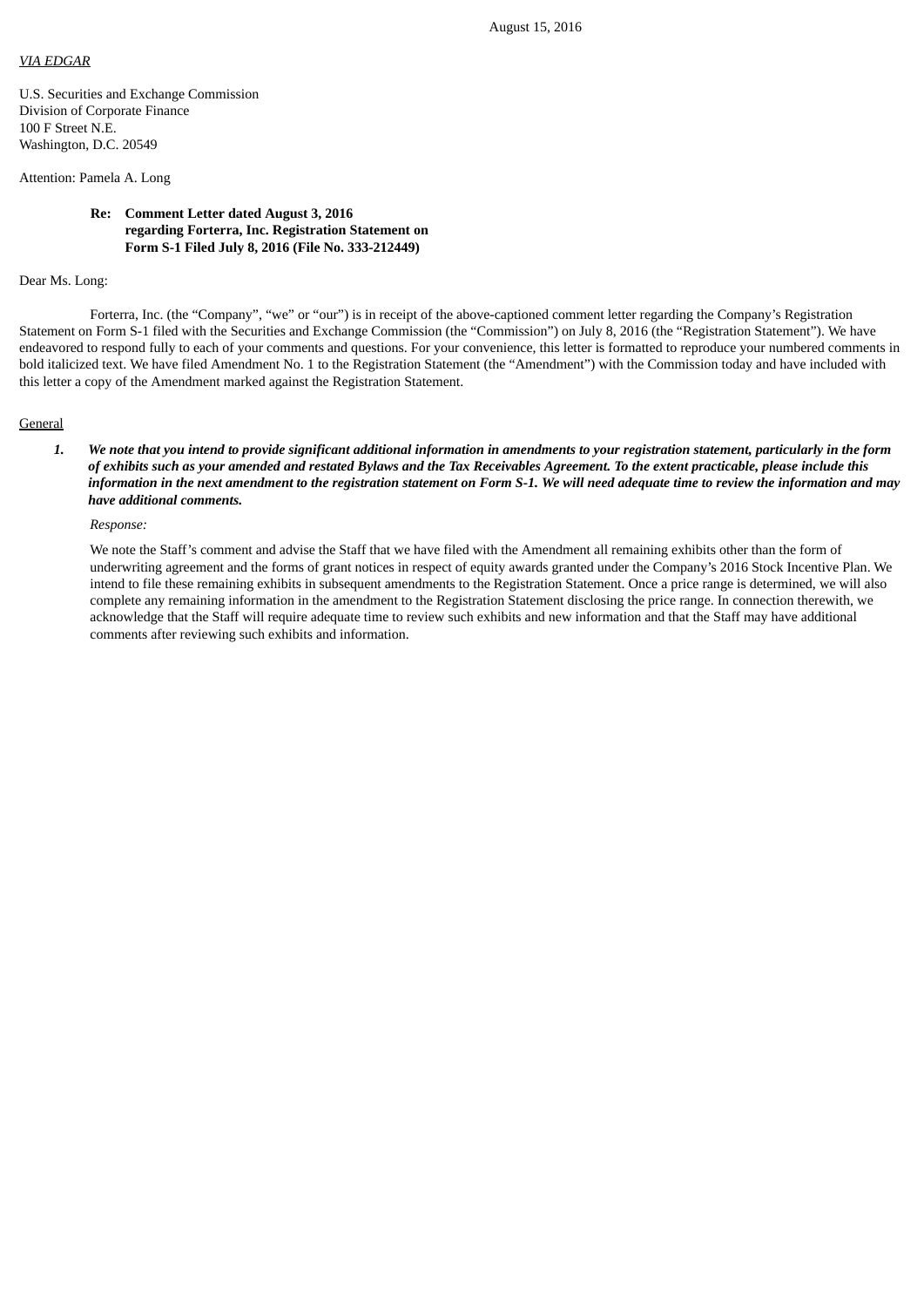2. We note Heidelberg Cement AG and/or its subsidiaries (Hanson, Lehigh, Calaveras, Cadman, and Mission Valley) have (148) operating sand, aravel and/or crushed rock auarries in addition to the (13) Fonterra clay operations, which are not described or disclosed in your filing. Supplementally, please tell us if you have considered additional mining property disclosure pursuant to the Instructions to Item 102 of Requiation S-K. We generally consider additional Industry Guide 7 mining property disclosure to be necessary if the total asset value of the aggregate of all mining properties exceeds 10% of total assets. We consider mining properties to include properties used from the point of mineral extraction to the first point of sales. In your response, please tell us how you measure the materiality or significance of your mining *properties. Based on your response we may have additional comment.*

### *Response:*

We note the Staff's comment and respectfully advise the Staff that the Company does not believe that it has material or significant mining operations that would require disclosure under Industry Guide 7 or Item 102 of Regulation S-K. The removal of clay and shale for use in brick production is of a very different nature as compared to mining operations for coal, precious metals or other minerals. Clay and shale are two of the most abundant minerals on earth and have little commercial value while in the ground. Clay and shale are readily found just below the surface and can be removed at little expense. Clay and shale removal for brick production is by its nature much less capital intensive and involves much less risk than the mining operations contemplated by Industry Guide 7 and Item 102 of Regulation S-K.

The Company does not believe that it owns, operates or has any affiliation with the 148 operating sand, gravel and/or crushed rock quarries referenced in the Staff's comment. The Company currently obtains its sand, clay and shale and from 24 active sites in the United States and Canada. The Company controls an additional 27 inactive sites in the United States and Canada. No single site or facility in itself is significant.

The Company does not believe that its clay and shale assets are significant in the aggregate as the Company currently assigns no book value to its sand, clay or shale rights independent of the value of the underlying real estate, which has a total gross book value of less than 5% of the total assets of the Company. No book value has been recorded for clay and shale reserves. Due to their abundance, the Company could readily purchase these materials from other landowners.

Based on the nature of the Company's operations and the immateriality of each site on a stand-alone basis and of the Company's clay and shale operations in the aggregate, the Company does not believe that it is meaningful nor is it required to investors to provide the information contemplated by Industry Guide 7 or Item 102 of Regulation S-K for the sites from which it removes clay and shale.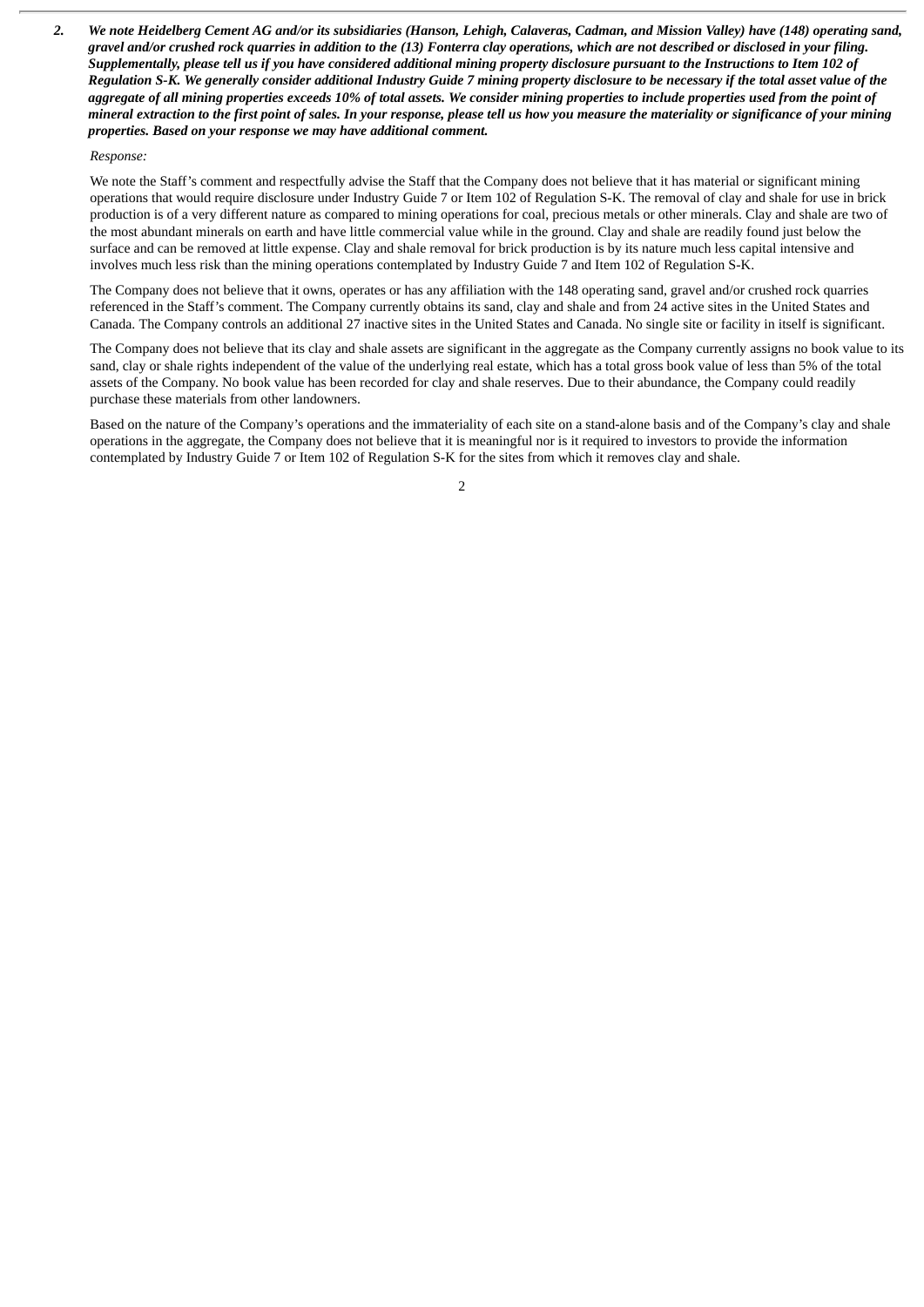#### Industry and Market Data, page ii

# 3. Please disclose from which firms listed you commissioned information for use in the registration statement. We note that you obtained and *filed consents for Freedonia Custom Research Group and Freedonia Group.*

### *Response:*

We note the Staff's comment and advise the Staff that the Construction Materials in the U.S., Eastern Canada and the UK Final Report (July 2014) prepared by Freedonia was commissioned by our predecessor in connection with the abandoned public offering of Hanson Building Products Ltd and we have disclosed such fact on page ii of the Amendment. We also advise the Staff that we or an affiliate paid an immaterial fee for access to the information provided by Dodge and the two other reports prepared by Freedonia noted on page ii of the Registration Statement, but such materials are available to any person who is willing to pay the applicable fee and neither we nor our Predecessor commissioned the preparation of such materials. The remaining materials cited on page ii of the Registration Statement are publicly available without paying any fee.

### Prospectus Summary, page 1

4. You discuss pro forma financial amounts only in certain areas, including at the bottom of page 2. Please discuss the historical amounts as *well with equal prominence.*

*Response:*

We note the Staff's comment and advise the Staff that we have revised the referenced disclosure and other similar disclosures regarding pro forma amounts to discuss comparable predecessor and successor historical amounts.

# Bricks, page 4, 120, 132

### Our Segments, page 80

5. We note your reference to raw material reserves in this section. Please clarify your disclosure by stating your present clay reserves, annual *production, and estimated mine life for your clay operations.*

*Response:*

We note the Staff's comment and advise the Staff that we have included the requested disclosure regarding our clay operations on page 133 of the Amendment.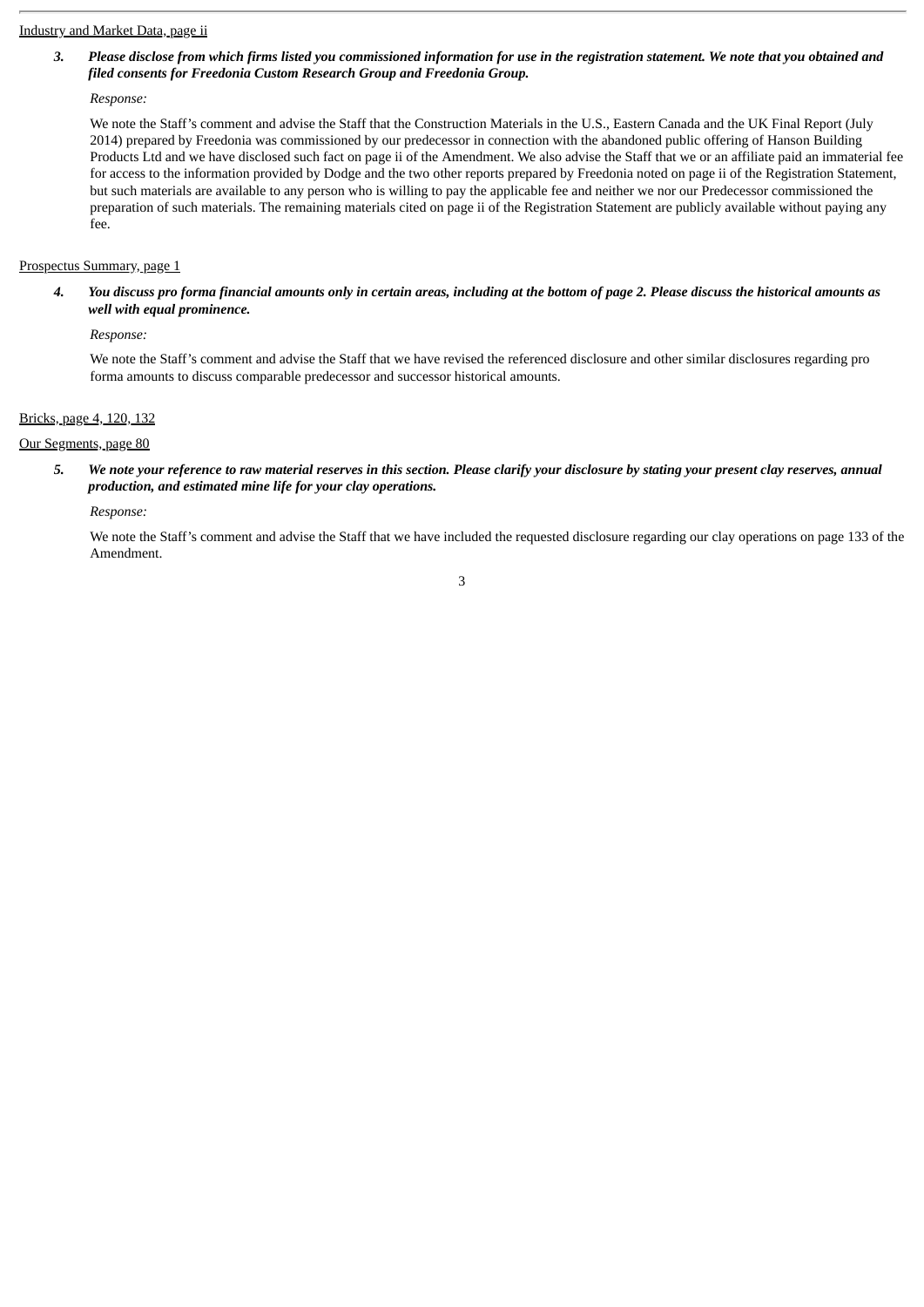### Summary, page 5

6. We note your disclosure on page 119 that your Bricks segment accounted for 8% of your pro forma net sales in FY 2015. With a view toward enhanced disclosure, please explain why your Bricks segment is absent from your table and discussion of Key Segments on pages 5 and 121.

*Response:*

We note the Staff's comment and respectfully note that we have not included our brick segment in the referenced tables because that disclosure highlights our key segments and we do not view the brick segment as a core component of our business. As reflected in both our historical and pro forma financial statements, which contain complete data regarding all of our segments, our brick business does not represent a material component of our results of operations. Therefore, while we discuss our brick business when discussing our segments as a group, as we do in introducing the three on page 4, and when discussing them in greater detail beginning on pages 122-123, and when discussing our financial results in our Management's Discussion and Analysis of Financial Condition and Results of Operations, we do not believe a discussion of the brick segment is necessary in disclosure meant to highlight key segments.

# 7. Please disclose in this section that some of the underwriters in this offering will be receiving proceeds from this offering as repayment of debt *owed to them. We note the Conflicts of Interest section on page 193.*

*Response:*

We note the Staff's comment and advise the Staff that we have included the requested disclosure regarding the fact that one of the underwriters is expected to receive proceeds from this offering through the repayment of debt on pages 16-17 of the Amendment.

### Labor disruptions and other union activity could have a material adverse effect us, page 29

8. Please disclose whether you have experienced labor disruptions. We note the disclosure on page 136 regarding the past four years. *Response:*

We note the Staff's comment and advise the Staff that we have included the requested disclosure regarding historical labor disruptions on page 28 of the Amendment.

#### Use of Proceeds, page 50

9. Please indicate the extent to which, if any, funds raised in the present offering may be used to satisfy obligations to HeidelbergCement in the *event the earnout dispute is resolved adversely to your company.*

#### *Response:*

We note the Staff's comment and advise the Staff that we believe our calculation of adjusted EBITDA for fiscal year 2015 under the purchase agreement is correct and do not consider a payment on the earn-out to be probable. However, to the extent the earn-out dispute is resolved adversely to us, we do not intend to use proceeds from the offering to satisfy any such obligation to HeidelbergCement.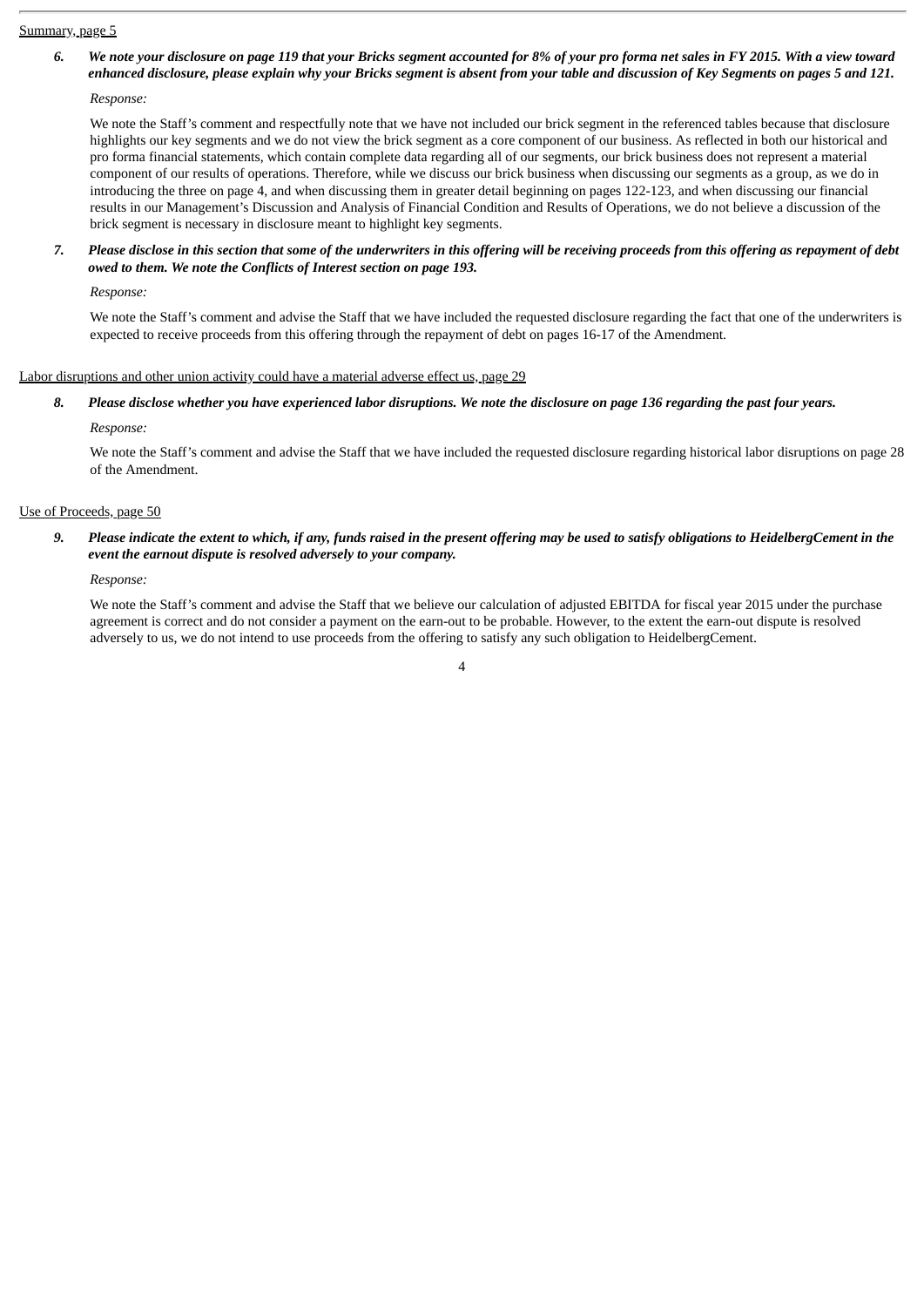10. You list the discharge of outstanding debt as your first priority for use of the proceeds of this offering. Please indicate the interest rate and maturity of the indebtedness to which you intend to apply these proceeds, or a cross-reference to such discussion elsewhere in your *registration statement, and any other information required by Instruction 4 to Item 504 of Regulation S-K.*

*Response:*

We note the Staff's comment and advise the Staff that we have included a cross-reference to the relevant disclosure regarding our outstanding debt on page 51 of the Amendment.

Unaudited Pro Forma Condensed Combined Financial Information, page 57

# **General**

11. Please discuss the tax receivable agreement with Lone Star and correspondingly what consideration was given to reflecting the agreement in *your pro forma financial information pursuant to Rule 11-02(b)(6) of Regulation S-X.*

*Response:*

We note the Staff's comment and advise the Staff that we have revised our pro forma financial statements to reflect adjustments in respect of the tax receivable agreement on page 81 of Amendment No. 1.

12. On page F-62, you discuss a transition services agreement with Heidelberg Cement A.G. Please clarify in your disclosures whether you are still subject to this agreement. On pages F-63 and page 171 you also discuss an advisory agreement with Hudson Advisors which it appears will terminate in consummation of this offering. Please address how you intend to replace the services that were provided by this agreement and correspondingly what consideration was given as to whether incremental costs to replace these services need to be reflected in your pro *forma financial information pursuant to Rule 11-02(b)(6) of Regulation S-X.*

*Response:*

We note the Staff's comment and advise the Staff that we have included disclosure regarding the transition services agreement with HeidelbergCement and the asset advisory agreement with Hudson Advisors on page 66 of the Amendment.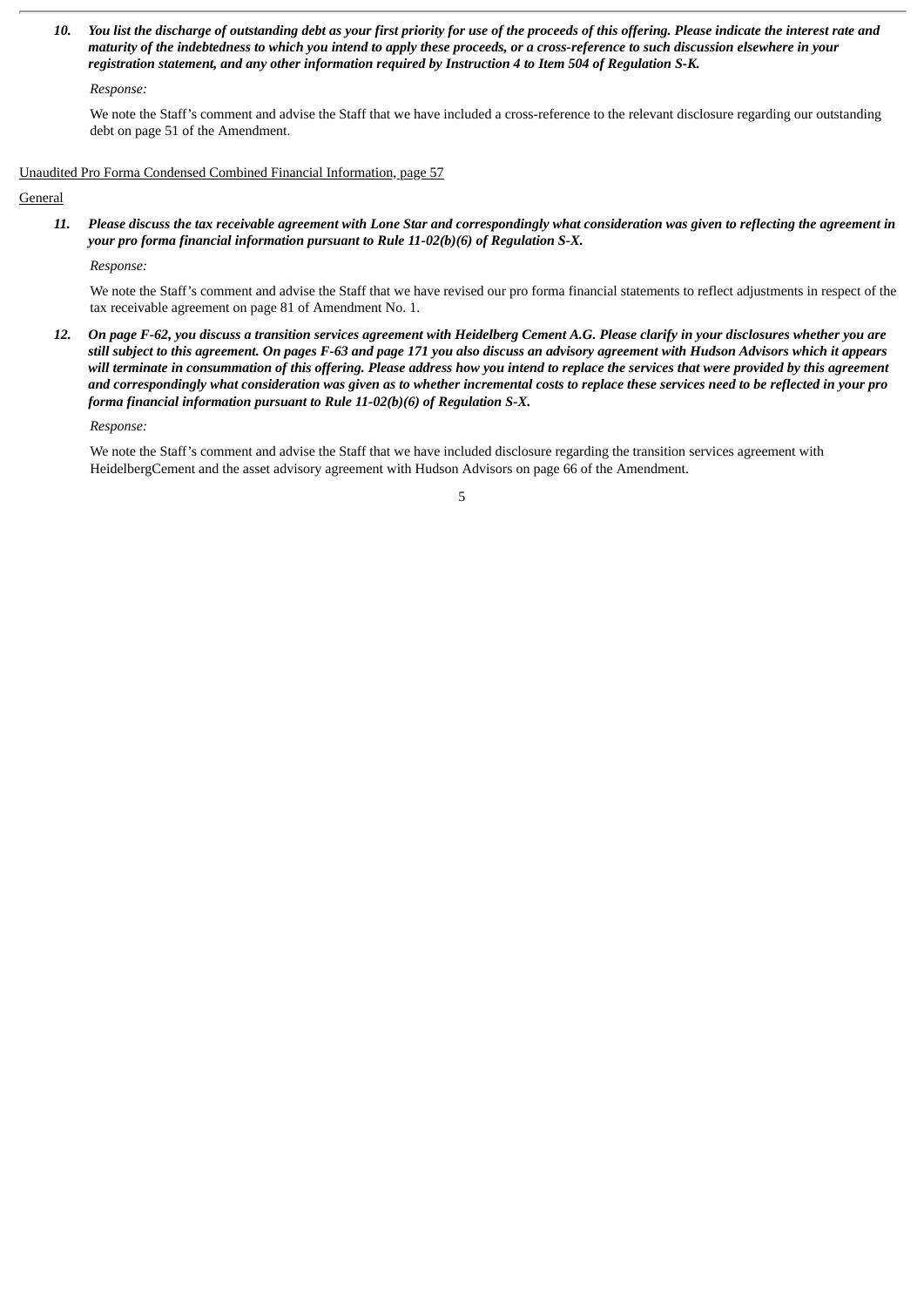13. It appears that certain entities acquired had outstanding stock options or other common stock equivalents. For example, we note that USP Holdings, Inc. had outstanding options as discussed on page F-92. Please disclose how these were settled as part of the acquisitions and how *the settlement of these are reflected in your pro forma financial information.*

#### *Response:*

We note the Staff's comment and advise the Staff that we have included disclosure regarding the settlement of U.S. Pipe stock options on page 74 of the Amendment. We further advise the Staff that none of the other acquisitions that are disclosed in the Amendment involved the settlement of stock options or other common stock equivalents.

14. Please show the calculations used to arrive at your adjustment amounts, including adjustments to depreciation and amortization expenses and interest expense, in the notes to the pro forma financial information. For example, in a similar manner to your disclosures for the pro forma amortization adjustment related to the U.S. Pipe acquisition on page 74, please show the calculation used to arrive at the amounts of depreciation and amortization expense for assets acquired, including the specific asset categories and corresponding useful lives.

*Response:*

We note the Staff's comment and advise the Staff that we have expanded the disclosure in the relevant notes to our unaudited pro forma condensed combined financial information to include the requested calculations.

15. In a note to the pro forma financial information, please clearly disclose how you are arriving at the number of weighted average shares to use in computing your pro forma earnings per share amounts. Please also disclose any shares not included for anti-dilution reasons. Refer to *Rule 11-02(b)(7) of Regulation S-X.*

*Response:*

We note the Staff's comment and advise the Staff that we have included disclosure regarding how we will arrive at the number of weighted average shares to be used in computing pro forma earnings per share amounts on page 80 of the Amendment.

16. We note the dividend paid to the Lone Star Fund of \$345 million significantly exceeded your earnings in the current year. In this regard, *please provide the pro forma per share data required pursuant to SAB Topic 1:B.3.*

*Response:*

We note the Staff's comment and advise the Staff that we have included disclosure regarding the pro forma per share data required pursuant to SAB Topic 1:B:3 on page 80 of the Amendment.

# Note 3. Pro Forma Adjustments for the Cretex Acquisition, page 66

17. We note that the Cretex acquisition was completed on October 1, 2015 and the pro forma adjustments reflect the inclusion of Cretex's historical results of operations as if it had been acquired on January 1, 2015. In this regard, please clarify why the historical amounts *reflected would not be the same as the amounts reported in the*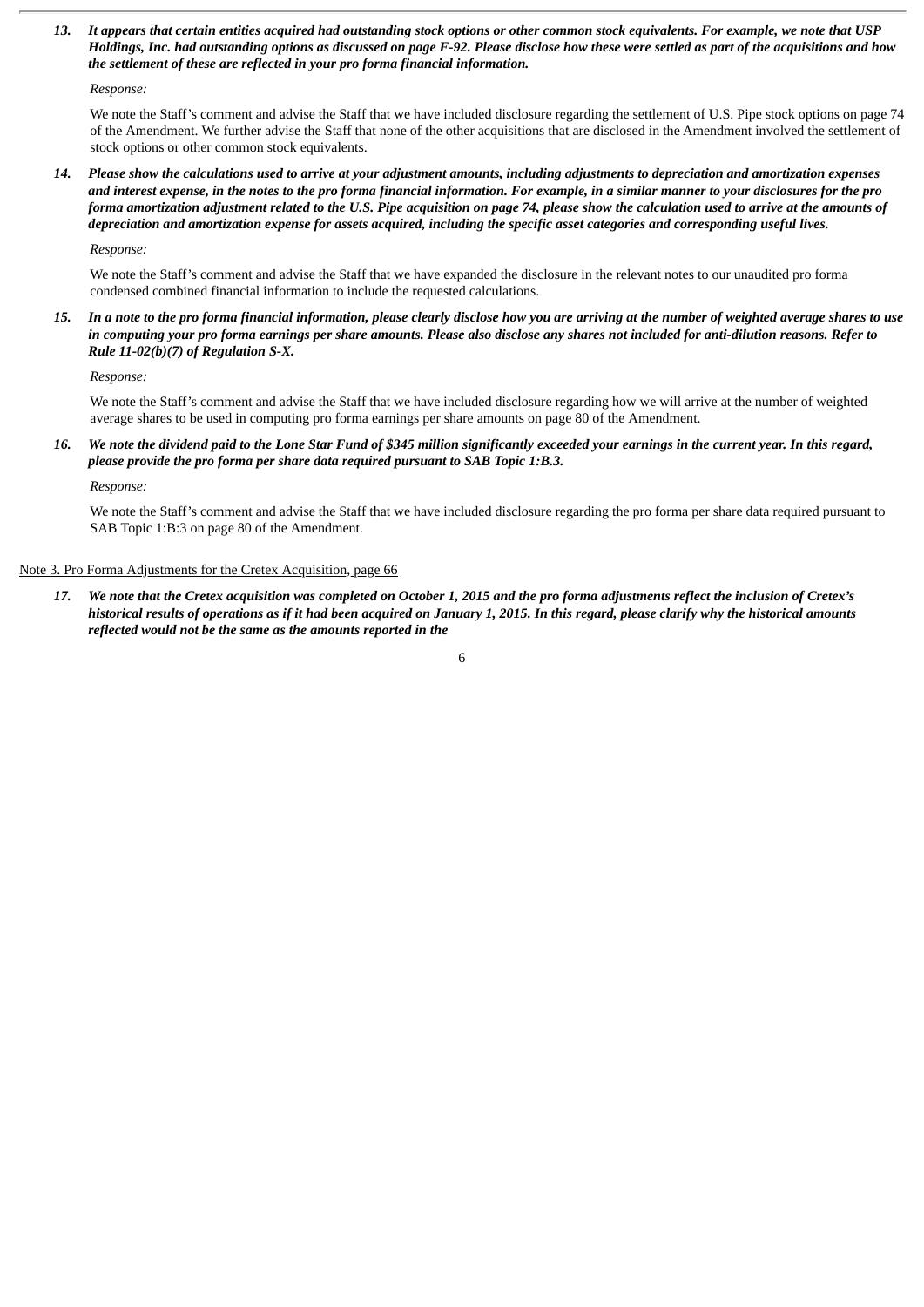separate carve-out financial statements. For example, for the year ended December 31, 2015, you disclose that the pro forma adjustments reflect an increase in cost of goods sold of \$127.4 million, which compares to cost of goods sold of \$122.0 million reported for the period *ended September 30, 2015 on page F-127 of the carve-out financial statements.*

### *Response:*

We note the Staff's comment and advise the Staff that we have updated the historical results of operations of Cretex included in the unaudited pro forma condensed combined financial information to match the comparable information reported in the separate carve-out financial statements for Cretex.

#### Note 8. Pro Forma Adjustments for Offering, page 77

18. Please clarify whether you intend to reflect the portion of the net offering proceeds which will be used to repay outstanding debt and the *corresponding debt repayment in your pro forma financial information.*

*Response:*

We note the Staff's comment and advise the Staff that we intend to reflect the portion of the net offering proceeds which will be used to repay outstanding debt and the corresponding debt repayment in our pro forma financial information.

#### Management's Discussion and Analysis of Financial Condition and Results of Operations, page 80

# Results of Operations, page 88

19. We note your disclosures on page 82 which cite the reason for your presentation of the combined results for the predecessor and successor periods for the three month period ended March 31, 2015 and the year ended December 31, 2015. Please be advised that it is not appropriate to combine the results for the predecessor and successor periods for purposes of your MD&A discussion or otherwise as the financial statements are prepared on different bases of accounting and are not comparable. In this regard, please revise MD&A to include separate *discussions of the predecessor and successor entities' historical results for each respective period.*

#### *Response:*

We note the Staff's comment and advise the Staff that we have revised our MD&A disclosure in the Amendment to remove all discussion of combined results of operations and to include separate discussions of the relevant historical Predecessor and Successor period results.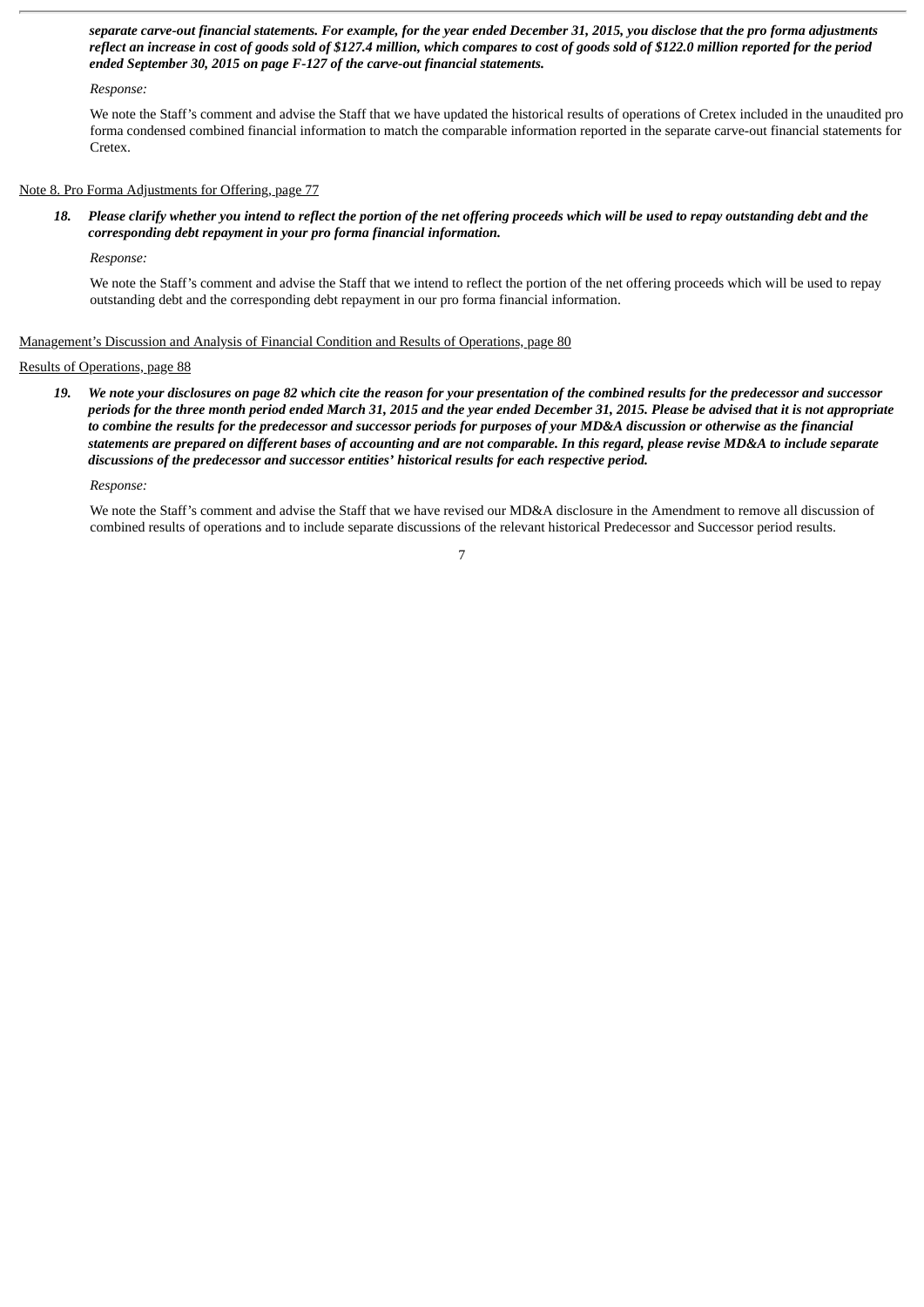### Liquidity and Capital Resources, page 103

- *20. Please expand your discussion to address the following:*
	- Disclose the amount of cash and short-term investments held by foreign subsidiaries as compared to your total amount of cash and *short-term investments;*
	- *• Disclose whether or not you would need to accrue and pay taxes if these amounts are repatriated;*
	- *• Disclose, if true, that you do not intend to repatriate these amounts;*
	- Disclose the nature and extent of any legal or economic restrictions on the ability of your subsidiaries to transfer funds to you in the form of cash dividends, loans or advances and the impact such restrictions have had or are expected to have on your ability to meet *cash obligations; and,*
	- Disclose the amounts available to borrow under your financing arrangements as of the latest balance sheet date.

# Refer to Item 303(a)(1) and (2) of Regulation S-K, SEC Release 33-8350 Section IV and Financial Reporting Codification 501.06.a.

### *Response:*

We note the Staff's comment and advise the Staff that neither the U,S. entities nor the Canadian entities included in the combined financial statements have any foreign subsidiaries. They are currently related through common ownership by a U.K. entity which is not a part of the combined financial statements. Therefore, there are no foreign earnings to either reinvest or repatriate into either the United States or Canada. In connection with the offering, we intend to contribute the U.S. and Canadian entities to a the registrant, which is U.S holding company, pursuant to the internal reorganization transaction described on page 14 of the Amendment. Following the Reorganization, the registrant will evaluate whether it should provide deferred taxes with respect to the earnings of the Canadian entities.

In respect of the Staff's comment, we have included additional disclosure responding to the first, fourth and fifth bullets in the Staff's comment on page 106 of Amendment No. 1. Regarding the second and third bullets in the Staff's comment, the determination of whether there is sufficient liquidity available in the United States to fund the Company's future domestic operations and debt repayment obligations, and therefore management's determination regarding its intent to repatriate funds, is contingent upon the final decision reached in respect of the Company's contemplated refinancing. No final conclusions have been reached, but the Company's determination in respect thereof, and management's intent with respect to any future repatriation of cash held by foreign subsidiaries, will be disclosed in a future amendment to the Registration Statement, as applicable. As a result of the foregoing, no deferred tax liabilities have been recognized with regard to the approximately \$14.6 million and \$8.8 million of cash held by our foreign subsidiaries as of June 30, 2016 and December 31, 2015, respectively, and undistributed earnings. Further, potential tax implications of the repatriation of unremitted earnings are driven by facts at the time of distribution. Therefore it is not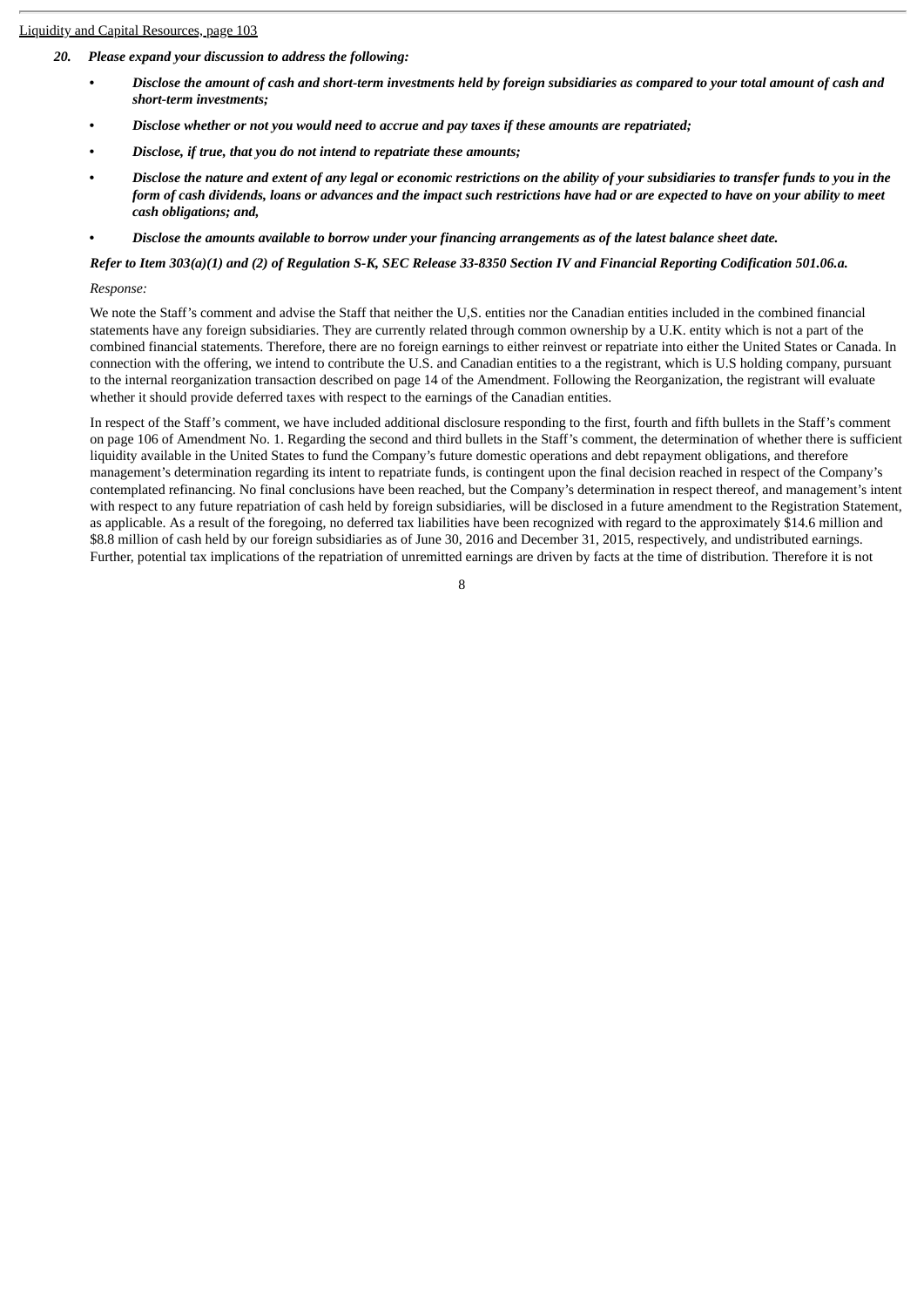practicable to estimate the income tax liabilities that might be incurred if such earnings were remitted to the United States. If such funds are anticipated to be needed for operations in the United States, the Company will provide additional disclosure in respect thereof in a future amendment to the Registration Statement to address any potential material tax implications. We acknowledge that the Staff will require adequate time to review any such new information included in future amendments to the Registration Statement and that the Staff may have additional comments after reviewing such information.

#### Quantitative and Qualitative Disclosures about Market Risk, page 108

21. You disclose that you utilize derivative instruments to manage selected foreign currency and interest rate exposures. Please provide the qualitative information required by Item 305(b) of Requlation S-K. Alternately, you may provide a cross-reference to Note 11 of your *Combined Financial Statements.*

*Response:*

We note the Staff's comment and respectfully advise the Staff that we have included the requested cross-reference, but to note 9, Derivatives and Hedging of the notes to our audited combined financial statements on page 110 of the Amendment.

#### Business, page 118

22. Please provide the geographic information called for by Item 101(d) of Regulation S-K, or provide a cross-reference to Note 14 of your *Combined Financial Statements.*

#### *Response:*

We note the Staff's comment and respectfully advise the Staff that we have included the requested cross-reference, but to note 14, Segment Information of the notes to our audited combined financial statements on page 137 of the Amendment.

#### Customers and Markets, page 132

23. In Our Company on page 3 and elsewhere through your registration statement you discuss the importance to your business and operations of government-sponsored infrastructure projects and the requisite funding programs thereof. Here, you discuss that you typically sell your products to contractors that perform construction work for various levels of government. To the extent material to your business, please discuss any material portion of your business that you know may be subject to renegotiation or termination of contracts or subcontracts at the *election of the respective government. See Item 101(c)(ix) of Regulation S-K.*

#### *Response:*

We note the Staff's comment and advise the Staff that no material portion of our business is subject to renegotiation or termination of contracts or subcontracts at the election of the

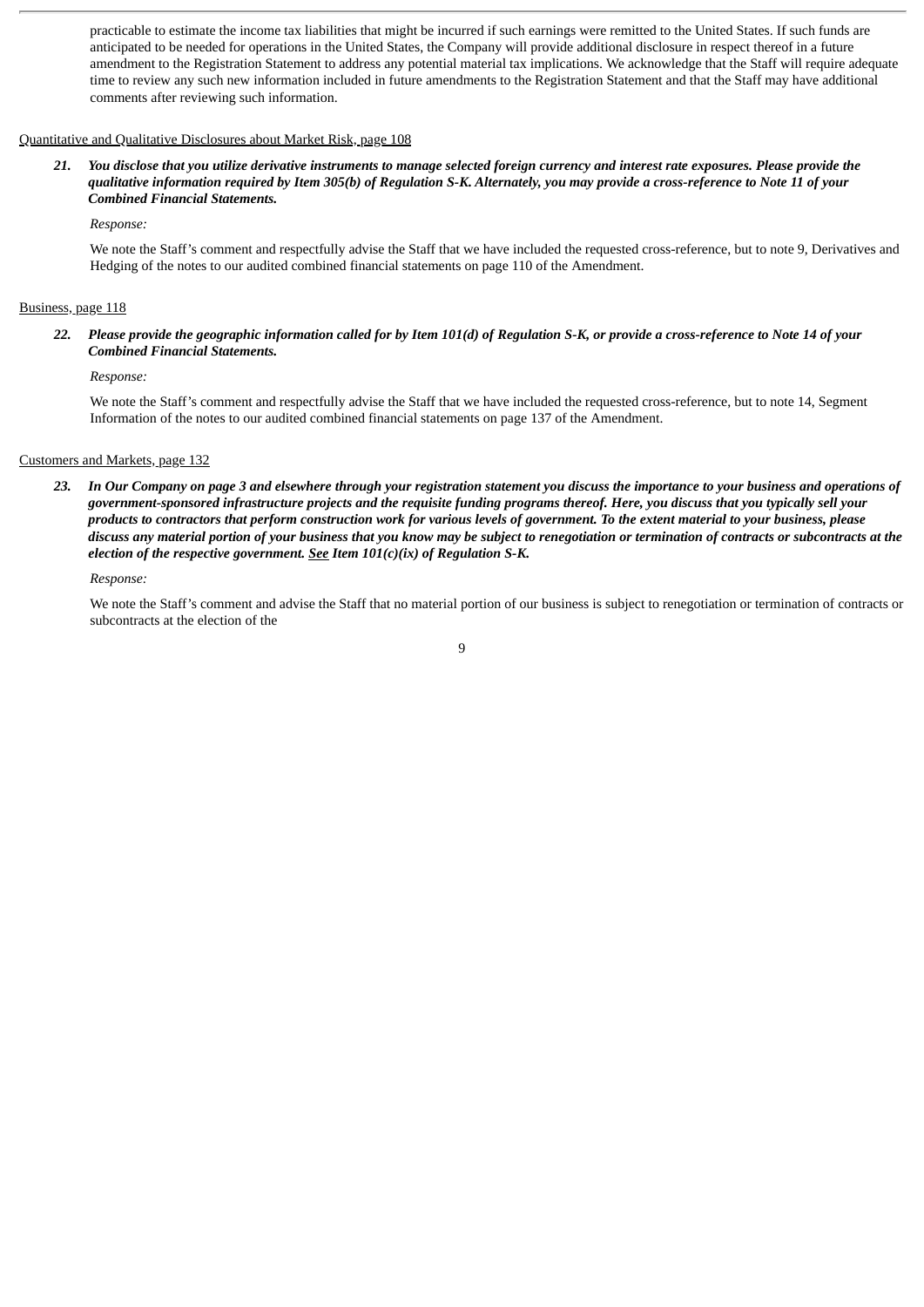government as contemplated by Item 101(c)(ix) of Regulation S-K because, as disclosed in the Registration Statement, our customers are typically contractors and distributors. When a governmental entity is the end user of our products, our customer is typically working with or for the general contractor, the party who ultimately works directly with the applicable governmental organization. While certain prospective business for which we may bid is subject to risk of renegotiation or termination by the governmental entity, generally our customers do not enter into binding agreements to purchase our products for government-funded projects until after the relevant funds have been appropriated. Any renegotiation or termination by a governmental entity would generally occur prior to our entering into a contractual arrangement with our customers. Therefore, we do not believe any disclosure is required under Item  $101(c)(ix)$  of Regulation S-K.

### Environmental, Health and Safety Matters, page 141

24. We note your filing discloses reclamation costs for your clay and shale mining operations. Please disclose whether the (137) abandoned or closed sand, gravel and/or crush rock sites related to Heidelberg Cement AG are also included in these reclamation closure descriptions, *projected costs, and asset retirement obligations.*

*Response:*

We note the Staff's comment and respectfully advise the Staff that our \$1.4 million reclamation obligation as of December 31, 2015 does not include the 137 abandoned or closed sand, gravel and/or crush rock sites related to HeidelbergCement AG referenced above because we do not own, operate or have any affiliation with sites related to HeidelbergCement AG.

# Long Term Incentive Plan, page 157

25. Refer to the first bullet-point on page 158. Please tell us whether you anticipate the offering contemplated by this registration statement will qualify as a liquidating event under the terms of this bullet-point or any other arrangement providing for a cash payout to directors and/or *officers.*

*Response:*

We note the Staff's comment and advise the Staff that we do not expect the offering will qualify as a liquidation event under the referenced bullet point or otherwise under our long term incentive plan, and we have disclosed such expectation on page 160 of the Amendment.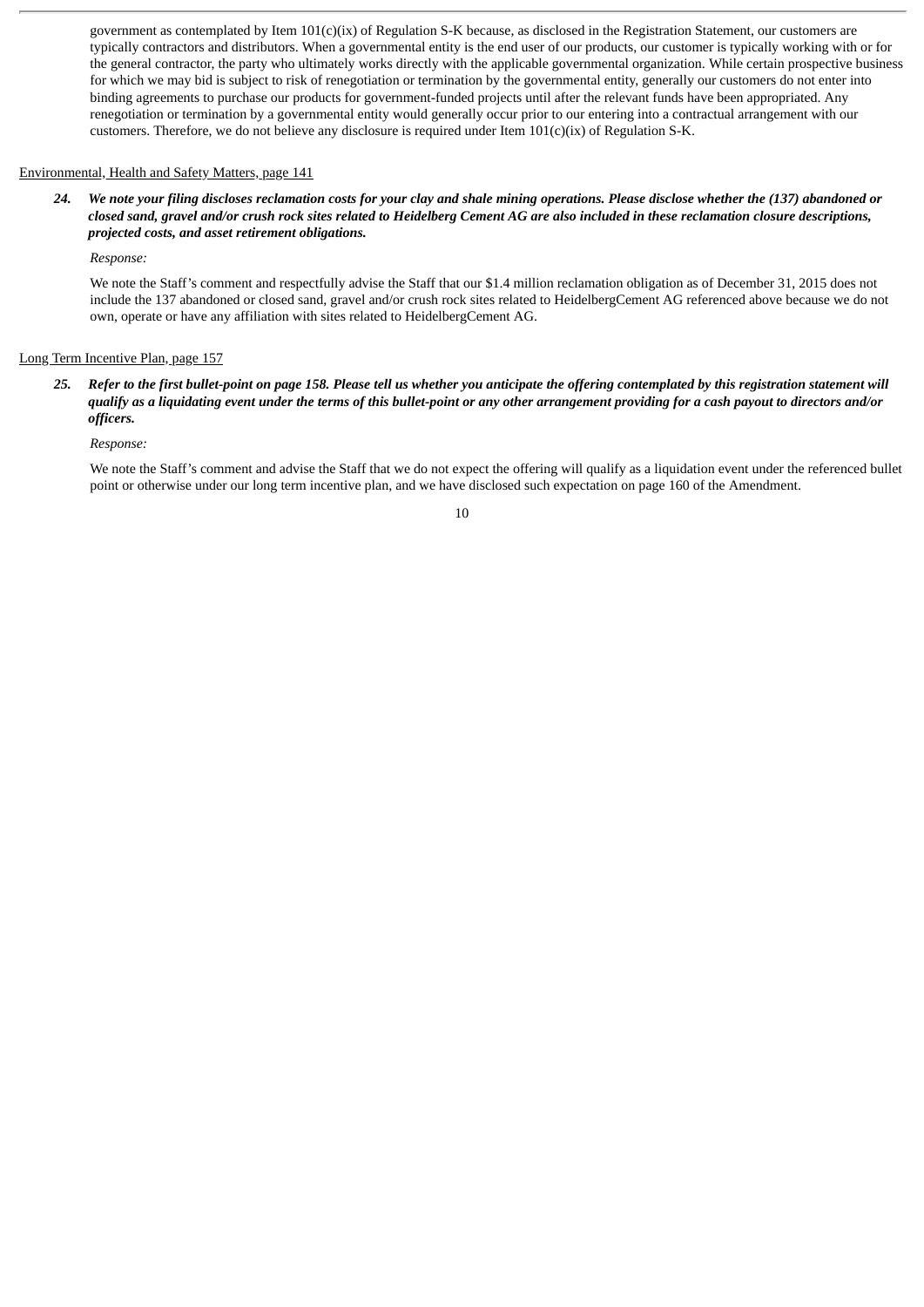26. You state on page 170 that the selling stockholder may be deemed an underwriter in connection with this offering. Please provide a factual and legal analysis for your conclusion that Lone Star is not an underwriter, as that term is defined in Section  $2(a)(11)$  of the Securities Act of 1933, in connection with this offering, or appropriately revise your registration statement to state that they are an underwriter.

### *Response:*

We note the Staff's comment and, in response thereto, respectfully submit that, although we have disclosed in the Registration Statement that the selling stockholder *may be* deemed to be an underwriter in connection with the offering, based on the analysis set forth below, we believe that the selling stockholder is not a statutory underwriter within the meaning of Section 2(a)(11) of the Securities Act and that we should not be required to revise the referenced disclosure to state that the selling stockholder *is* an underwriter in connection with the offering.

Section 2(a)(11) of the Securities Act defines an "underwriter" as "any person who has purchased from an issuer with a view to, or offers or sells for an issuer in connection with, the distribution of any security, or participates or has a direct or indirect participation in any such undertaking, or participates or has a participation in the direct or indirect underwriting of any such undertaking." The Division of Corporation Finance's guidance in Securities Act Rules Compliance and Disclosure Interpretation 612.09 provides that the following factors should be considered when analyzing whether a selling stockholder is acting as an underwriter: (i) how long the selling stockholder has held the shares; (ii) the circumstances under which it received them; (iii) its relationship to the issuer; (iv) the amount of shares involved; (v) whether the seller is in the business of underwriting securities; and (vi) whether under all the circumstances it appears that the seller is acting as a conduit for the issuer.

Lone Star Fund IX (U.S.), L.P. (the "Fund") acquired the Company in March 2015 (the "Acquisition") for investment purposes and, unlike an underwriter, without any view towards distribution. Following the Acquisition, the Company has engaged in a number of strategic acquisition and restructuring activities, including the acquisitions of U.S. Pipe and Cretex, all of which are described in greater detail in the Registration Statement. These activities, as well as the fact the Fund has beneficially owned 100% of the Company's equity since the Acquisition and has therefore borne the full risk of loss of its investment, demonstrate that the Fund made a fundamental decision to invest in the Company. Put another way, the Fund acquired the Company as an investment with the goal of increasing its value over the long-term and not with a view towards a near-term distribution of the Company's equity. Following the offering, the Fund will continue to own at least a majority of the Company's outstanding shares, and much more likely, a substantial majority. The shares beneficially owned by the Fund will also be subject to restrictions on transfer following the offering as more fully described in the Registration Statement under the caption "Shares Eligible for Future Sale." Therefore, the Fund will continue to bear much of the risk of its investment in the Company, a risk it first assumed in March 2015, for quite some time.

Also of note is that neither the Fund nor the selling stockholder is in the business of underwriting securities. The Fund is part of a leading private equity firm that, since the establishment of its first fund in 1995, has organized 16 private equity funds with aggregate capital commitments totaling over \$65.0 billion. The funds are structured as closed-end, private-equity limited partnerships, the limited partners of which include corporate and public pension funds, sovereign wealth funds, university endowments,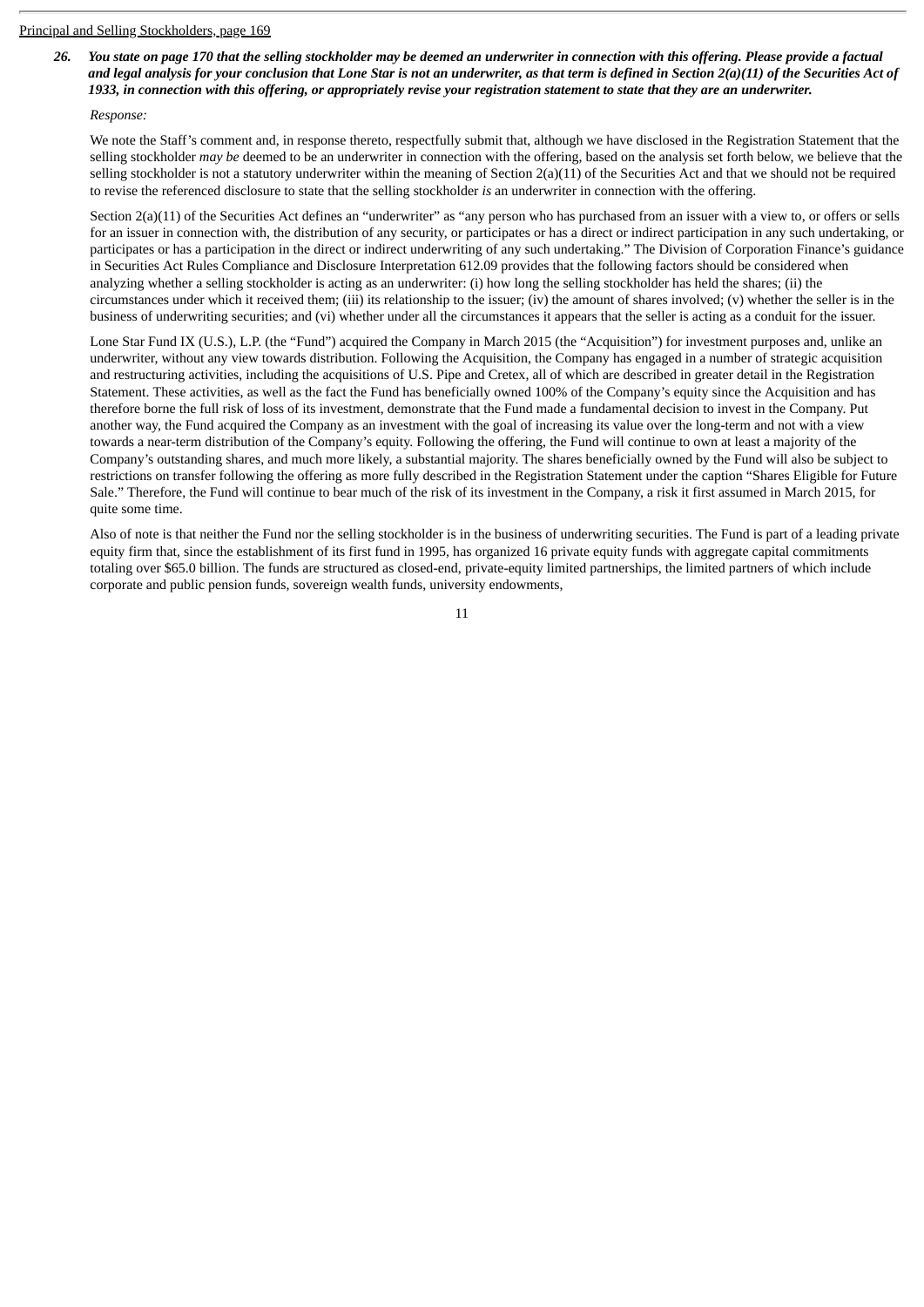foundations, funds of funds and high net worth individuals. The selling stockholder is a holding company controlled by the Fund that was formed solely for the purposes of acquiring the Company in the Acquisition and ultimately, following the internal reorganization described in the Registration Statement, holding the Fund's investment in the Company. While the selling stockholder will have only held its shares in the Company for a short while following the reorganization, this result is solely a function of how the Fund has chosen to structure and hold its investment and does not in any way change the facts described above, including the Fund's unbroken assumption of risk with respect to the investment in the Company since March 2015.

The terms of the offering also demonstrate that neither the Fund nor the selling stockholder is acting as an underwriter. The shares to be sold by both the Company and the selling stockholder will be offered through a firm commitment underwriting by a syndicate of major investment banks. Neither the Fund nor the selling stockholder will receive any distributor's or seller's commission in connection with the offering and instead will pay underwriting commissions to the underwriters. Further, the selling stockholder will not receive any proceeds from the sale of shares by the Company, and the Company will not receive any proceeds from the sale of shares by the selling stockholder. Finally, neither the Fund nor the selling stockholder had, nor do they currently have, any other agreement or understanding, directly or indirectly, with any other person, including the Company, to resell its shares other than the arrangements to be entered into with underwriters in connection with this offering and the registration rights agreement disclosed in the Registration Statement to be entered into with the Company.

Based on the totality of the circumstances described above, the Company respectfully submits to the Staff that the selling stockholder is not, and the Company should not be required to disclose that the selling stockholder is, an "underwriter" under Section 2(a)(11) of the Securities Act in connection with the offering.

#### Registration Rights Agreement, page 172

# 27. As soon as practicable, please provide the amount of shares owned by Lone Star that will be subject to the registration rights agreement. See *Item 201(a)(2)(ii) of Regulation S-K.*

#### *Response:*

We note the Staff's comment and advise the Staff that all shares to be owned by Lone Star following consummation of the offering will be subject to the registration rights agreement and such number will be calculated once a price range is determined. Such number of shares owned by Lone Star and all other information based on the midpoint of the price range will be disclosed in the amendment to the Registration Statement disclosing the price range.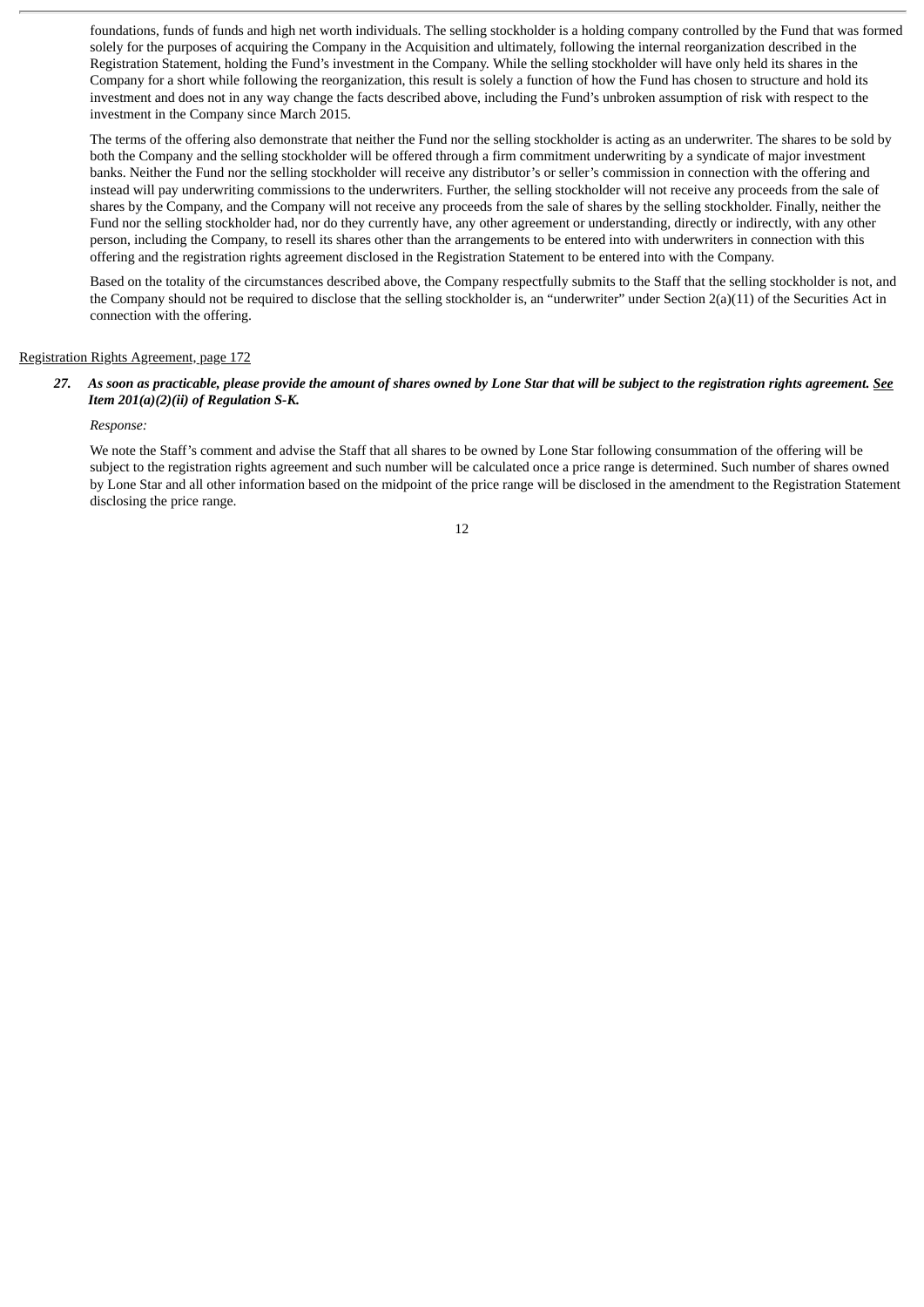#### Financial Statements

**General** 

28. Your disclosures on page 18 indicate that a stock split will occur immediately prior to this offering. Please revise your financial statements and your disclosures throughout the filing to give retroactive effect to the expected stock split. Doing this in the next amendment will save us substantial review time in future amendments. If your auditors believe that only a "draft" report can be presented, due to a pending future event such as the stock split, they can include in the filing a signed and dated preface to their "draft" report stating the reason for the "draft" report and that they expect to be in a position to issue the report in the form presented prior to effectiveness. A signed, dated, and unrestricted *auditor's report must be included in the filing prior to effectiveness. See Rule 2-02 of Regulation S-X.*

#### *Response:*

We note the Staff's comment and respectfully advise the Staff that we have not updated our financial statements to give retroactive effect to the expected stock split in Amendment No. 1, but will do so in a future amendment to the Registration Statement and acknowledge that the Staff will require adequate time to review this new information and that the Staff may have additional comments after reviewing such information.

#### Forterra Building Products

#### Audited Financial Statements

Note 1. Organization and description of the business, page F-34

Basis of Presentation – Successor, page F-34

29. Your portion of Lone Star's initial \$432.2 million equity investment is \$167.5 million and your allocated portion of the \$940 million of third party debt used to finance the Acquisition is \$515.5 million. Please disclose how the amounts to be allocated were determined as well as the disclosures required by ASC 405-40-50-1. In addition, you note that your affiliate co-obligors were released from joint and several liability under the credit agreements and you are consequently the sole source of repayment under the credit agreements. Please clarify if you could potentially have to pay for more than the amount of third party debt allocated to you. Please confirm that there are no commitments to guarantee or pledge your assets or stock as collateral for the debt of Lone Star or that there are no commitments to use your cash flows to *service Lone Star's debt subsequent to the separation.*

### *Response:*

We note the Staff's comment and advise the Staff that we have included the requested disclosure in notes 1 and 10 to our audited combined financial statements and note 9 to our unaudited combined financial statements on pages F-38, F-59-F-60 and F-21-F-22 of the Amendment, respectively.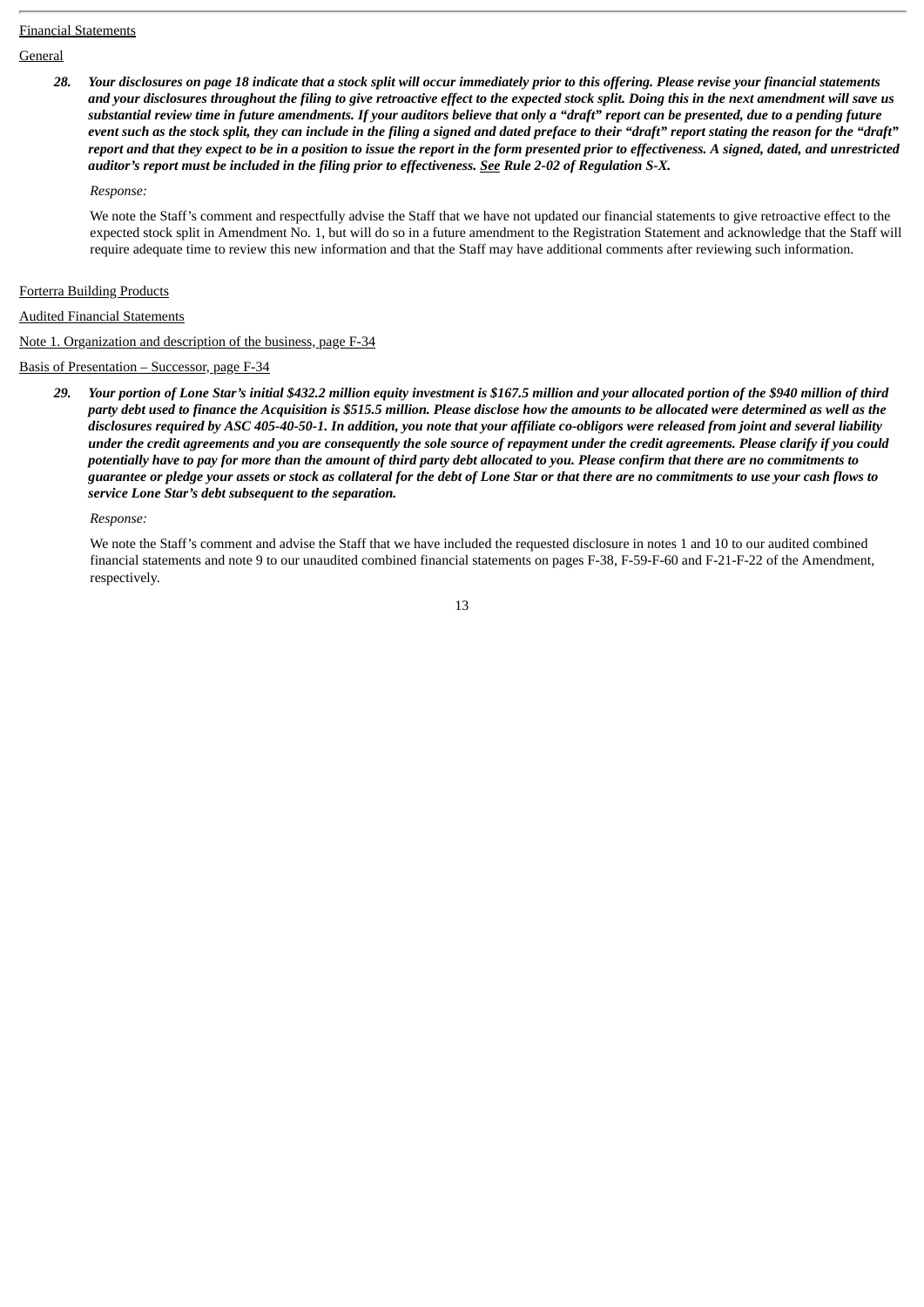#### Basis of Presentation – Predecessor, page F-35

30. Please clearly disclose, if true, that the financial statements provided reflect all of the costs of doing business related to these operations, including expenses incurred by other entities on your behalf. Please disclose management's estimates of what the expenses would have been on a stand-alone basis, if practicable. Please provide this disclosure for each year for which a statement of operations was required when *such basis produced materially different results. Refer to SAB Topic 1:B.1.*

#### *Response:*

We note the Staff's comment and advise the Staff that the financial statements reflect management's best estimates of the costs of doing business related to the Company's operations, including expenses incurred by other entities on the Company's behalf. We further advise the Staff that providing additional information beyond what was disclosed in the Registration Statement in respect of the foregoing would be impracticable and that we have disclosed such fact on pages F-10 and F-40 of Amendment No. 1.

### Environmental Remediation Liabilities, page F-41

31. If there is at least a reasonable possibility that a loss exceeding amounts already recognized may have been incurred, please either disclose an estimate (or, if true, state that the estimate is immaterial in lieu of providing quantified amounts) of the additional loss or range of loss, or *state that such an estimate cannot be made. Please refer to ASC 450-20-50.*

*Response:*

We note the Staff's comment and advise the Staff that we have included the requested disclosure regarding the immateriality of any loss exceeding amounts recognized on page F-45 of the Amendment.

### Note 10. Debt and deferred financing costs, page F-54

32. In conjunction with the issuance of debt related to the Cretex acquisition, LSF9 incurred \$71.6 million of debt issuance costs and debt discounts; of which \$51.9 million is attributed to your debt obligation. It is not clear if the \$71.6 million of total debt issuance costs and debt discounts also includes debt related to the Acquisition and not just the Cretex acquisition. Please clarify. If this only includes debt related to the Cretex acquisition, please clarify why the entire \$71.6 million would not be attributable to your debt obligation.

*Response:*

We note the Staff's comment and advise the Staff that we have included expanded disclosure regarding the \$71.6 million of total debt issuance costs and debt discounts on pages F-21-F-22 and F-59-F-60 of the Amendment.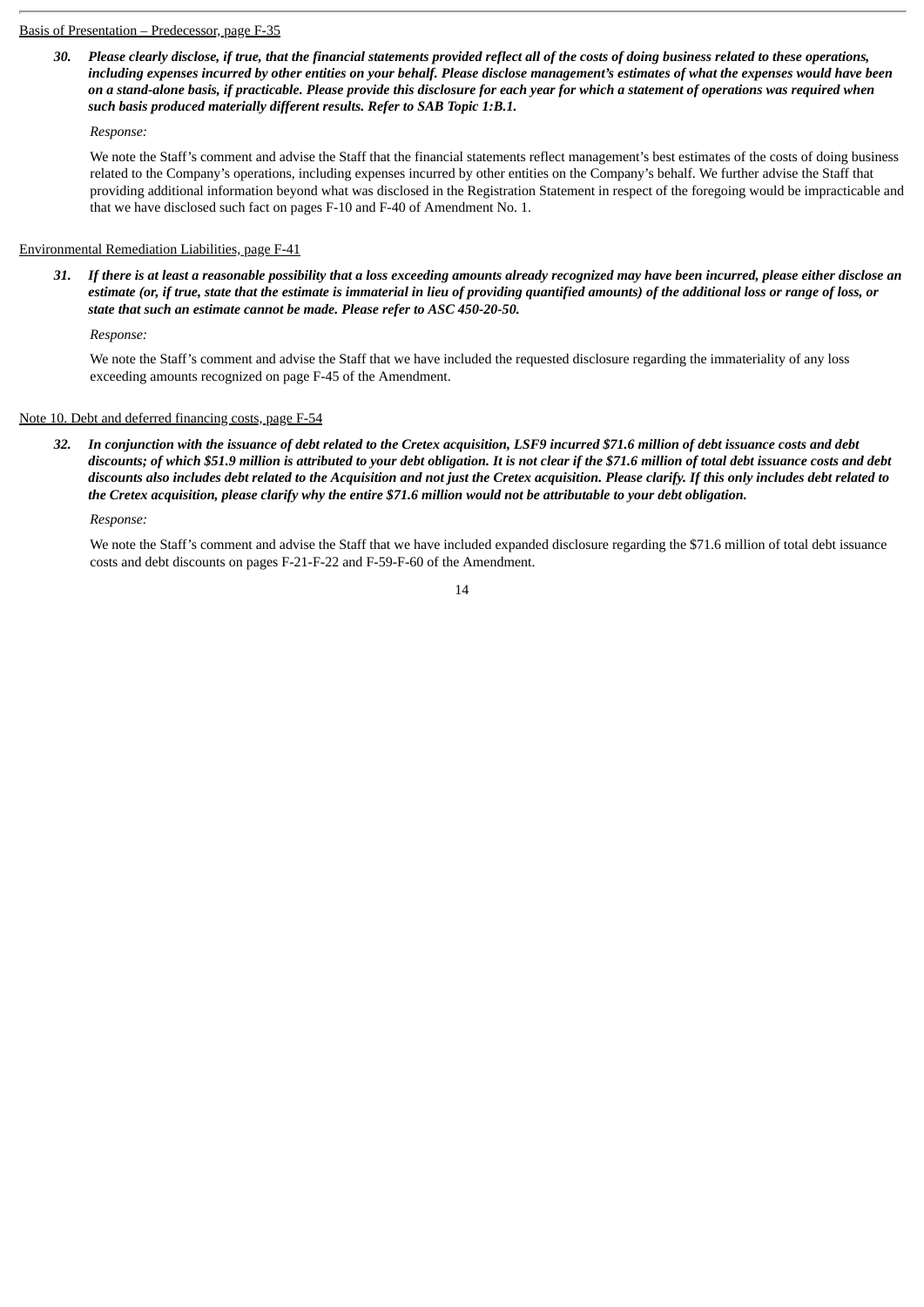#### Note 13. Income taxes, page F-56

33. Income tax expense and related current and deferred income taxes receivable and payable for the periods ending March 13, 2015 and December 31, 2013 and 2014 are calculated assuming hypothetical stand-alone income tax returns filed in Canada and its provinces and hypothetical consolidated income tax return for the Predecessor's U.S. and state activities. Please better clarify why these different *methodologies were used for Canada versus the U.S.*

# *Response:*

We note the Staff's comment and advise the Staff that we have included expanded disclosure regarding why the different methodologies were used on page F-61 of the Amendment.

### Note 14. Commitments and contingencies, page F-60

# Long-term Incentive Plan, page F-60

34. Following the Acquisition the Company implemented a cash-based long term incentive plan, which entitles the participants a potential cash payout upon a monetization event which includes an initial public offering where Lone Star reduces its ownership interest below 50% or at Lone Star's discretion. Please disclose why this offering is not considered to be a monetization event for these purposes.

*Response:*

We note the Staff's comment and advise the Staff that we have included the requested disclosure regarding why the offering is not expected to be a monetization event under the long term incentive plan on pages F-26 and F-65 of the Amendment.

### Note 22. Subsequent events, page F-72

# Sale-Leaseback Transaction, page F-72

# 35. Please provide us with a summary of the analysis you performed pursuant to ASC 840-40 to determine the appropriate accounting for the *sale-leaseback transaction in April 2016. Please also provide the disclosures required by ASC 840-40-50.*

*Response:*

We note the Staff's comment and advise the Staff that management's analysis concluded the sale-leaseback transactions met all criteria of a sale under *ASC 360-20 Real Estate Sales* necessary for sale recognition except that the sale-leaseback transactions were